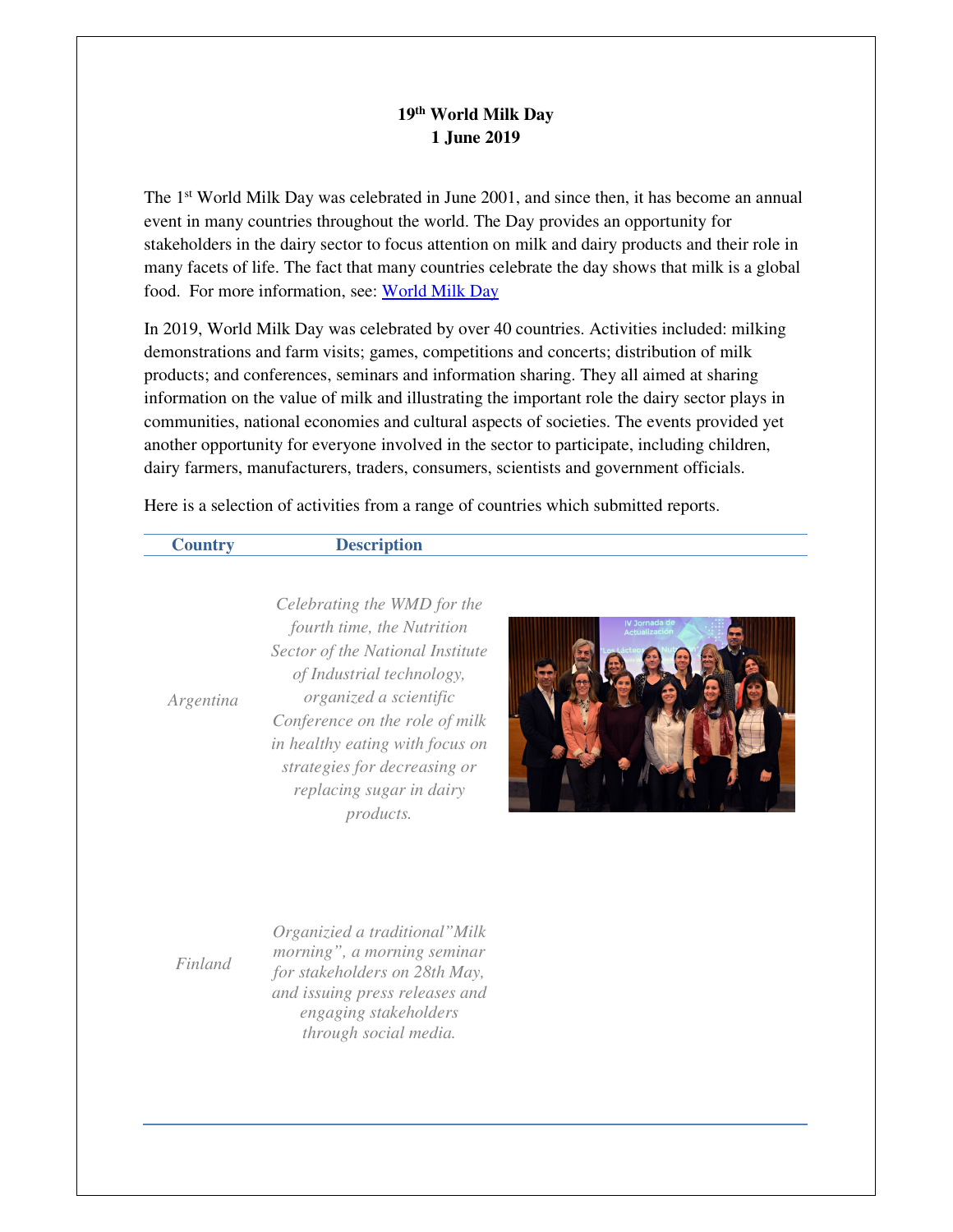*Dairy producer organizations used the occasion to highlight importance of milk through media including newspapers, while Sanjay Gandhi Institute of Dairy technology, Bihar Animal Sciences University, Patna, organized a lecture.* 





*Running for several years now, the Free Cremona Association of Farmers organized a "Milk festival, which included a conference on "Correct nutrition in the paediatric and adolescent ages".* 

*The State Congress of Jalisco* 

*products.* 

*Italy*

*India*

*and The State Ministry for Agriculture and Rural Development held an event under the theme "Brindis conmemorativo: Sí a la leche (Raise a glass: Yes to milk)". It aimed at promoting the consumption of milk and milk*  **LA SECRETARÍA DE AGRICULTURA<br>Y DESARROLLO RURAL DE<br>JALISCO<br>Y EL CONGRESO DEL ESTADO DE<br>JALISCO** A I ЕСНЕ

*Mexico*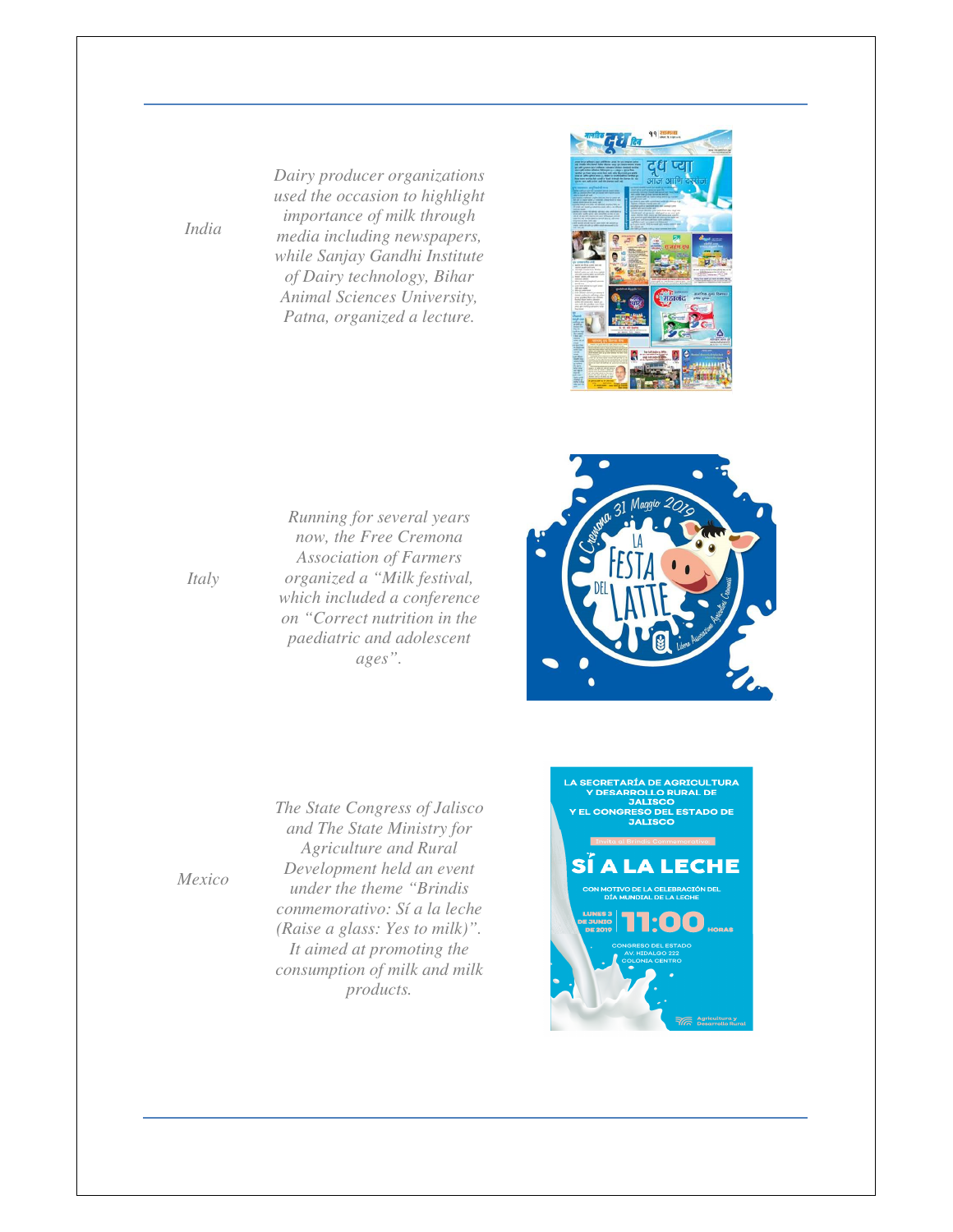*New Zealand*

*Organized a number of activities, including sharing milk samples, and highlighting the nutritional benefits of milk in daily diets. Activities involved children and different stakeholders.* 



*Russian Federation* *Five hundred children painted trolley buses in Omsk. They drew everything related to milk and summer: cows, butterflies, flowers, cats, different berries, and the trolley busses with the drawings will ride the city all year around. Dairy products were also shared among children.* 



*Slovakia*

*Dairy Farmers Association and Slovak Dairy Association organized school visits termed "dairy patrol" and shared knowledge on health benefits of milk among school children.*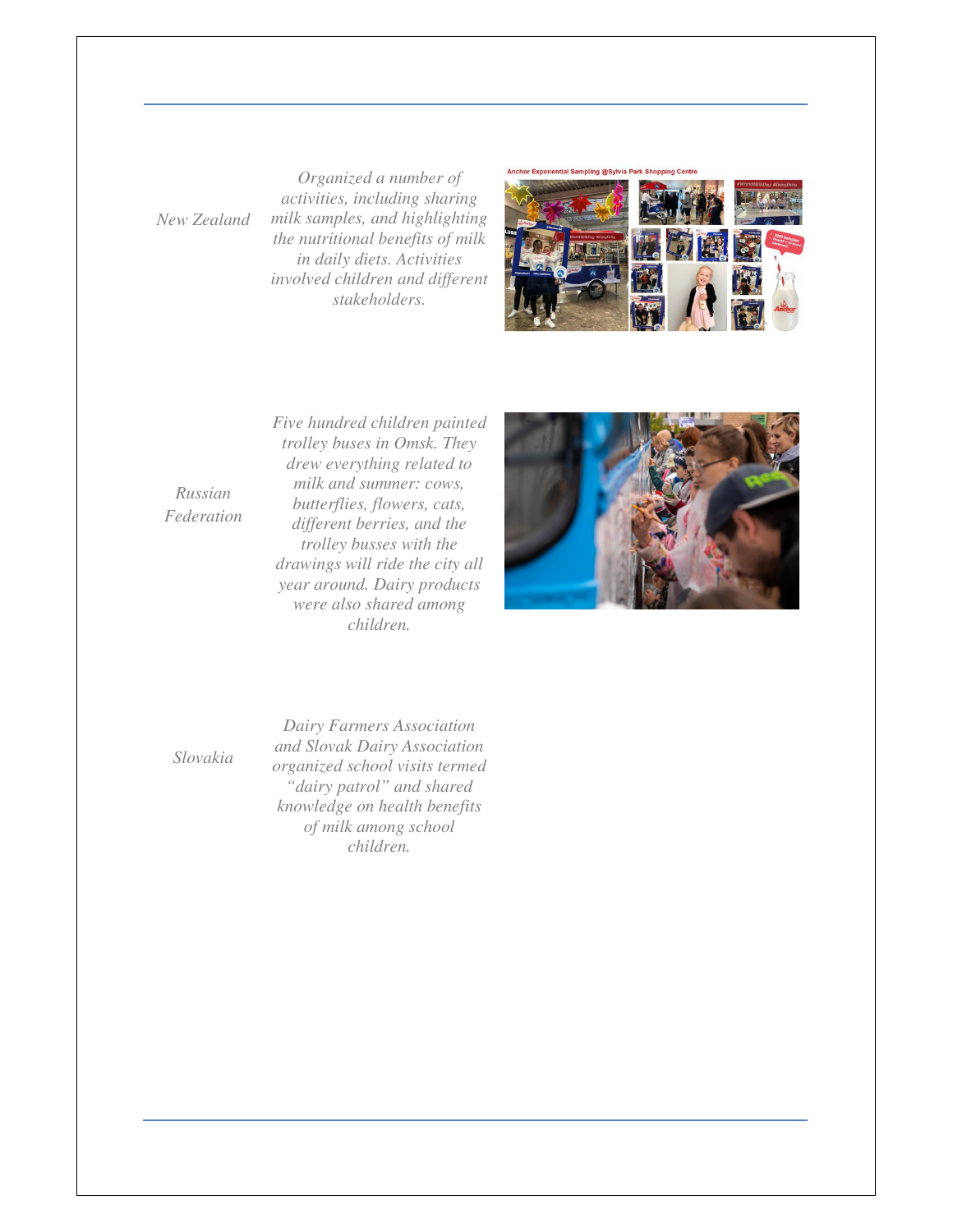*The Dairy Development Authority, with the local district government in Lyantonde district, organized an event under the theme "Enhancing quality milk production for improved milk safety and profitability*"*. It included an exhibition by private sector stakeholders; and events to showcase the benefits of school milk programme, promoting parent-led school milk feeding programmes and engaging primary school children.*

*A dairy manufacturer held an event under the theme "For standing tall", which included visit to a farm and experiencing milking cows, taking part in a series of games that required physical and mental skills, and musical events.*

*Viet Nam*

*Uganda*